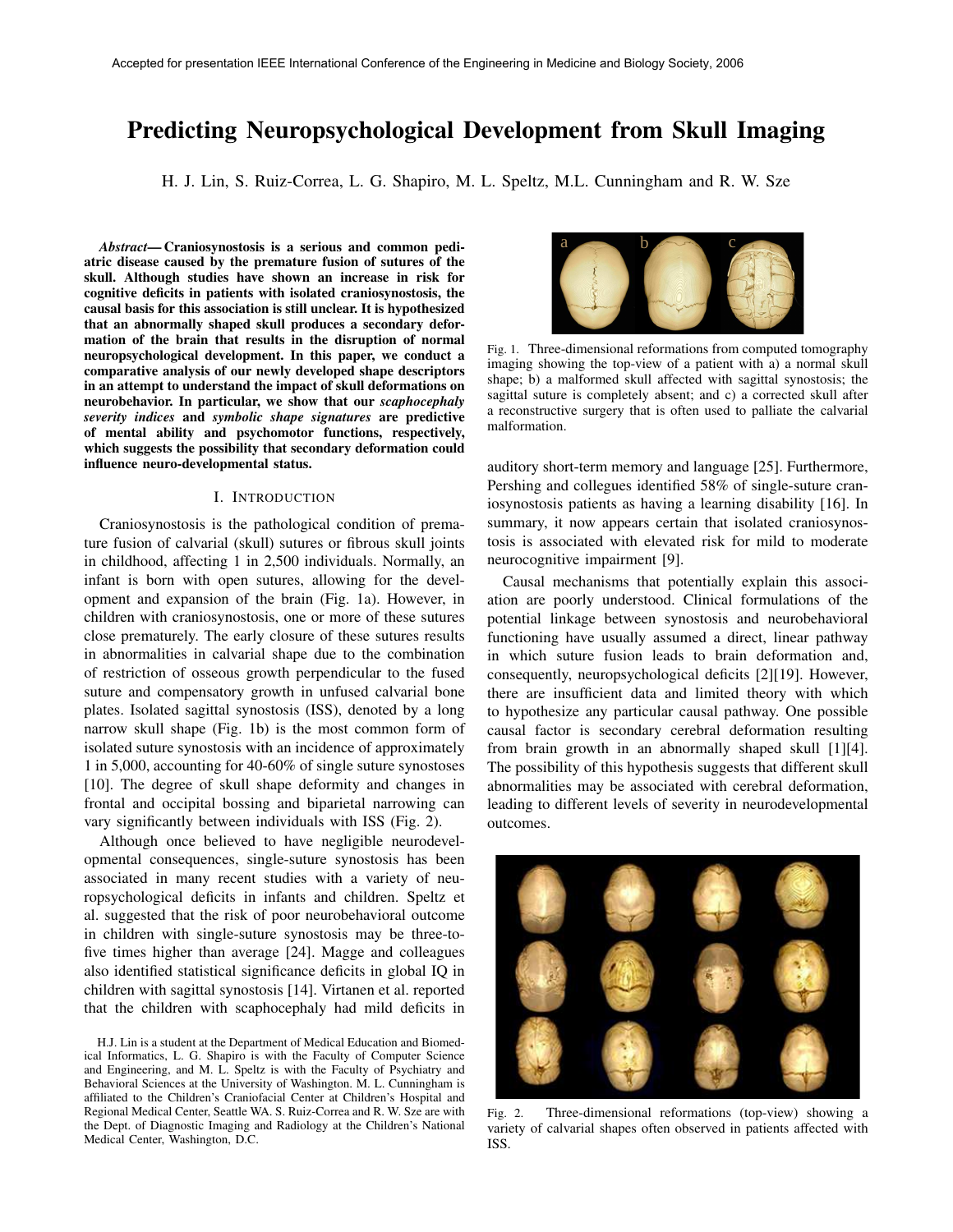In recent years, several attempts have been made to quantify skull morphology in order to perform classification of synostotic shapes. In [11], Lale and Richtsmier combined morphometric techniques, likelihood-based and dissimilaritybased classification methods but reported high classification error rates [11]. Our own scaphocephly severity indices (SSIs), Fourier-based *cranial spectrum* [21] and outlinebased *cranial images* [20] have also been developed to quantify skull shapes. In addition, we described in [12] [13] a symbolic signature-based methodology that can accurately and efficiently quantify and predict the most common types of isolated craniosynostosis. Our symbolic shape descriptors (SSDs) represent skull morphology as a blend of *geometric aspects* that are estimated from a *training data* set.

In a first effort to clarify the secondary cerebral deformation hypothesis, we compute nonlinear regression models that attempt to predict neuro-developmental condition (quantified in terms of standard *Bayley scores*), as a function of shape descriptors that have been previously used in the context of a classification task. We show that our SSI and SSD descriptors are predictive of mental and psychomotor performances, respectively. This result suggests that skull morphology in craniosynostosis could be a deleterious factor in the neuropsychological development of affected children.

The task we approach in this paper can be formally described as follows. We are given a random sample of  $N_M$ skull shapes as training set. Each shape  $S$  in the sample is labeled by a numeric score  $b$  that quantifies neurobehavioral status. Using the skull shape information and scores, we wish to construct a regression model that uses shape descriptors to predict the score  $b_{new}$  of a new skull shape,  $S_{new}$ .

The paper is organized as follows. In sections II.A and B, we briefly describe our methods for acquiring neurobehavioral and imaging data. In section II.C we develop the shape descriptors utilized in our experiments. The nonlinear regression technique used to predict neurobehavior is described in sections II.D and E, and the results of our comparative study are summarized in section III. Section IV concludes our paper.

#### II. METHODS

## *A. Quantification of neuropsychological development*

Bayley Scales of Infant Development, Edition II (BSIC-II), is used to quantify neuro-developoment on infants with isolated sagittal synostosis who are 30 months of age or younger. This test is designed to assess whether infants are developing at an expected rate in order to plan for intervention strategies [3]. The BSID is a standardized, normreferenced objective test with mean  $\mu = 100$  and standard deviation  $\sigma = 15$ . It yields separate indices of mental and psychomotor development: the Mental Development Index (MDI) and Psychomotor Development Index(PDI). The MDI score is used to evaluate sensory/perceptual acuities, memory, learning and problem solving, while the PDI assesses degree of body control and coordination of large muscles. The BSID-II continues to be the best and most frequently used instruments to assess infant development in psychology.



Fig. 3. The scaphocephaly severity indices SSI-A, SSI-F and SSI-M are computed as the head width to head length ratio  $\beta/\alpha$  as measured on CT bone slices that are defined by internal anatomical landmarks on cerebral ventricles.

### *B. Source of images*

Shape indices of the same ISS patients are extracted from computed tomography (CT) image slices from skull imaging. In order to standardize our measurements, we use a calibrated lateral view of a 3-D reconstruction of the skull to select three CT slice planes defined by internal brain landmarks. These planes are parallel to the skull base plane, which is defined by using the frontal nasal suture anteriorly and opsithion posteriorly. The A, F, and M planes are shown in Figure 3. The A-plane is at the top of the lateral ventricle, the Fplane is at the Foramina of Munro, and the M-plane is at the level of the maximal dimension of the fourth ventricle. Using standard image segmentation and spline interpolation techniques [7], it is possible to extract the oriented outline from a CT bone image at the level of any of the planes defined above.

#### *C. Shape descriptors*

1) *Scaphocephaly severity indices* SSI-A, SSI-F and SSI-M are computed as the head width to head length ratio ( $\beta/\alpha$ ) measured on the planes A, F and M, respectively (Fig. 3). SSIs were developed in [22] to improve traditional *cephalic index* quantifications. The cephalic index also takes the ratio of head width to head length, but is measured by hand over the skin of the skull. The SSIs assume that a skull shape can be approximated as an ellipse that has eccentricity

$$
e = \sqrt{1 - \frac{\beta^2}{\alpha^2}}.
$$

Note that if  $e = 0$  (that is  $\beta/\alpha = 1$ ) the outline shape would be a perfect circle. An eccentricity value close to one would suggest a very narrow outline shape.



Fig. 4. a) Bone CT slice at the level of the A-plane; b) oriented outline counter clockwise direction; c) same outline represented in polar coordinates  $(\rho, \theta)$ ; and d) 21 components of the corresponding cranial spectrum. Key:  $\alpha$  (maximum outline length), T (tangent vector),  $N$  (normal vector), and (CM) center of mass.

2) *Polar representation (PR)* describes skull shape using a polar coordinate syststem as follows. An oriented outline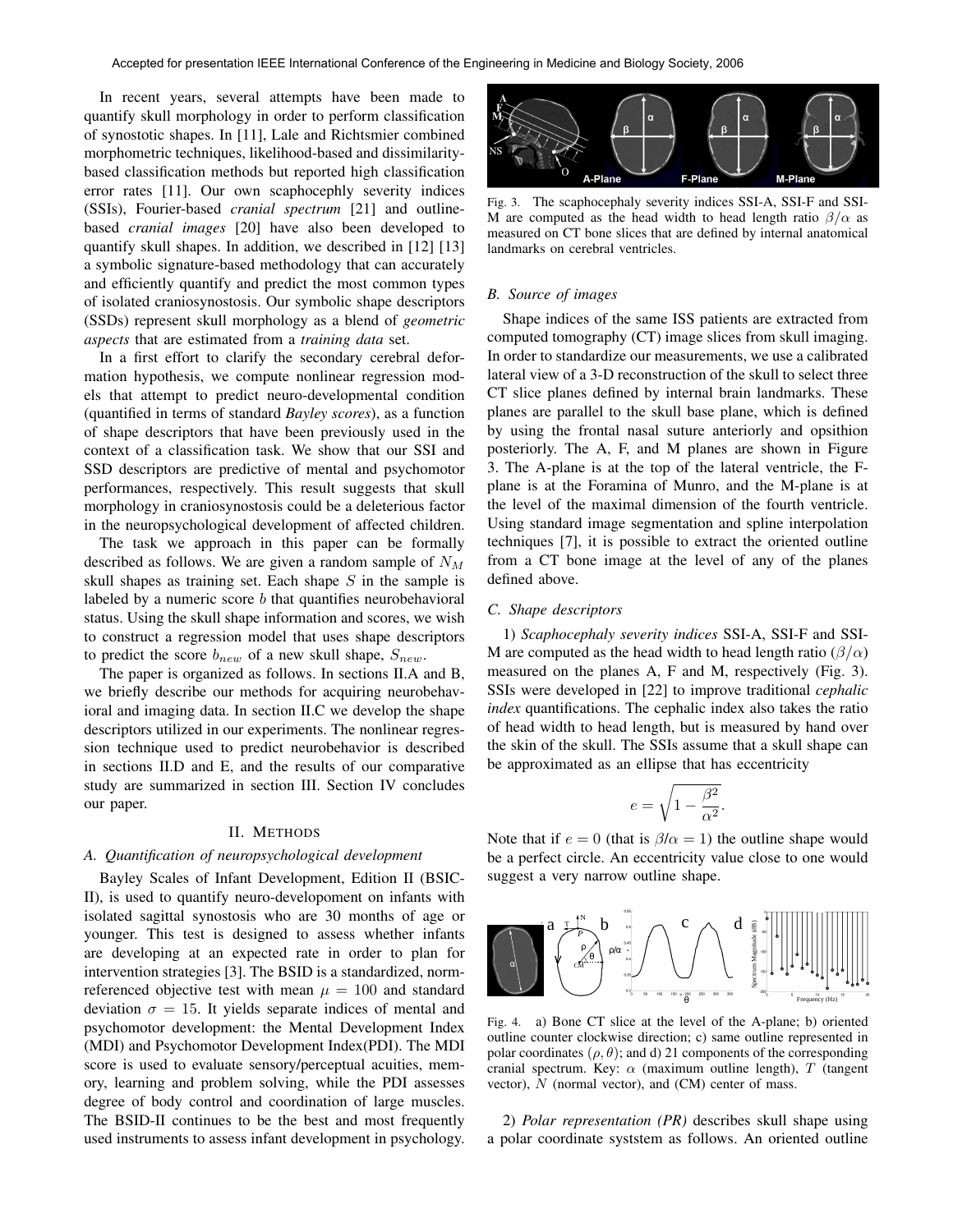is first discretized into  $N_V$  evenly spaced vertices. With the origin at the center of the mass of the outline, the angle and the axial distance from the origin to each of the defined vertices on the outline is computed (Fig. 4c). This representation encompasses shape information of the entire contour that cannot be captured by the SSI ratios. In this paper, we compute the polar representation from outlines on the A, F, and M planes previously defined.



Fig. 5. Cranial image (CI) descriptors for the oriented outlines computed on the A, F and M planes. a) Outlines of a skull affected by ISS. b) Outlines of a normal skull shape.

3) *Cranial spectrum* (CS) is a Fourier-based shape representation developed in [20] that describes a skull shape with the magnitude of the Fourier series coefficient of a periodic function. This function is derived from a normalized oriented outline by using polar coordinates described in the previous section (Fig. 4). This shape representation is closely related to traditional DFT-based descriptors [18]. We use the first  $N_R$  coefficients of the spectrum from each of the three planes together in our experiments.

4) *Symbolic shape descriptors* (SSDs) were developed in [12][13] to reduce the dimensionality of numeric shape descriptors, such as the *cranial image* [20], while preserving their descriptive power. The cranial image (CI) is a dense matrix representation of pairwise normalized square distances. The matrices are computed for all the vertices of  $N_L$  oriented outlines (such as the ones computed on the A, F and M planes) that have been discretized to  $N_V$  evenly spaced vertices (Fig. 5).

For the sake of completeness, the algorithm for computing SSD is briefly summarized here. The interested reader is invited to consult [12] and [13] for details.

4.1) *SSD Computation*. The input are training labeled skull shapes  $S = \{S_1, \dots, S_{N_M}\}\$ , Each shape is represented by  $N_L$  oriented outlines, and each outline is discretized into  $N_V$  vertices. For the sake of simplicity and without loss of generality, we assume that  $N_L = 1$ . The SSDs are computed as follows:

- For each shape  $S_j$  in S and each vertex  $v_i$  of  $S_j$ , compute the vector of distances from all other vertices of  $S_j$  to  $v_i$ . This vector is the same as the *i*-th row of the CI matrix descriptor (Fig. 6).
- Cluster these vectors by  $k$ -means clustering with userselected k and assign each cluster a symbolic label. Each vertex receives the label of its cluster.



Fig. 6. Symbolic labels are assigned to the vertices of oriented outlines by applying k-means clustering to their numeric attributes. Local geometric properties are represented by making strings of these symbols. The set of words is the BOW representation of the skull shape. Oriented outlines of a) sagittal and b) normal skull shape contours, computed at the level of the A-plane. The size of the strings is  $N_W = 3$ .

• Compute a *bag of words* (*BOW*) representation of the skull outlines in  $S$ . More specifically, the symbols associated with the vertices of an oriented outline are used to construct strings of symbols or words. The word size is fixed at some integer  $1 \leq N_W \leq N$ . For instance, when  $N_W = 3$ , each word contains three symbols. A *BOW* representation for the outline in Figure 6 (sagittal skull shape) is the unordered set  $s_i =$ {BAB,ABC,BCD,CDE,DED,EDB,DBB,BBA}.



Fig. 7. Co-occurrence distribution of the local geometric aspects corresponding to the skull shapes in our sample population. Each skull shape is represented using the all three A, F, and M planes. Key: Sagittal (S) and Normal (N).

- Compute a  $N_M \times N_Q$  co-occurrence matrix of counts  $[n(s_i, w_j)]_{ij}$  for the training set where  $n(s_i, w_j)$  denotes the number of times the word  $w_j$  occurs in the *BOW*  $s_i$ associated with the skull outline  $S_i$  (Fig. 7).  $N_Q$  is the total number of distinctive words computed from the training set.
- Apply *probabilistic latent semantic analysis* (PLSA) to the co-occurrence matrix of the training set [8]. PLSA is a latent variable model which associates an unobserved class variable  $z_k \in z_1, \ldots, z_{N_P}$  with each observation, and an observation being the occurrence of a word in a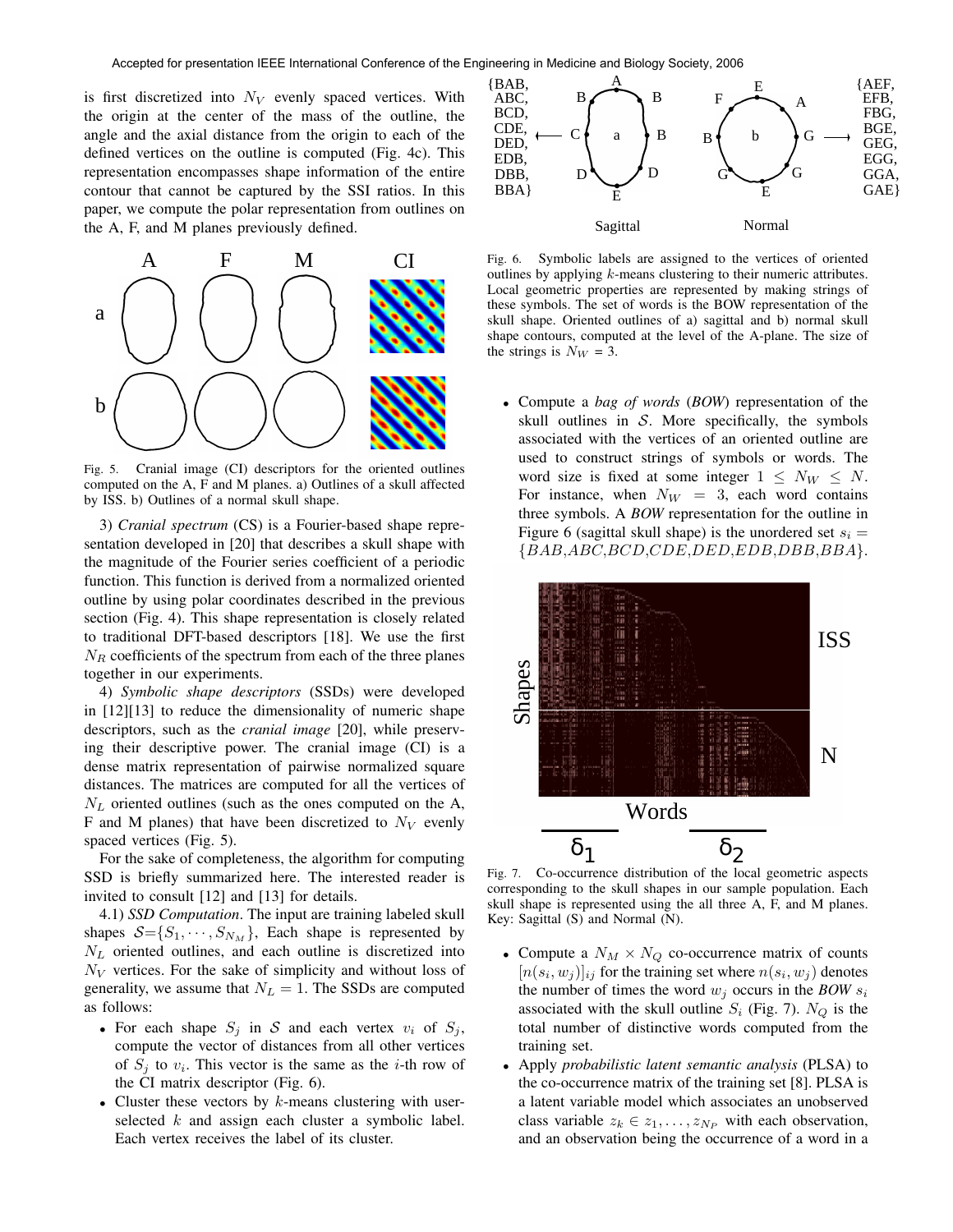particular *BOW*. The PLSA is defined as

$$
P(s_i, w_j) = P(s_i)P(s_i, w_j)
$$
 (1)

$$
P(w_j|s_i) = \sum_{k=1}^{N} P(w_j|z_k) P(z_k|s_i), \qquad (2)
$$

where  $P(s_i, w_j)$  denotes the probability that a word occurrence will be observed in a particular *BOW*  $s_i$ ,  $P(w_i | z_k)$  denotes the class-conditional probability of observing the word  $w_i$  given the hidden variable  $z_k$ , and  $P(z_k|s_i)$  denotes a *BOW*-specific probability distribution over the latent variable space.

Use the class-conditional probabilities  $P(s|z)$  estimated in the previous step to construct the symbolic shape descriptors for the outlines in  $S$ . More specifically, for each outline  $S_i$  in the training set, form its corresponding *symbolic shape descriptor* as the  $N_P$ -dimensional vector

$$
[P(s_i|z_1), \cdots, P(s_i|z_{N_P})]. \tag{3}
$$

The outputs of the training algorithm are the  $k$ -means cluster centers, the set of words in the training set (vocabulary), and the parameters of the PLSA model.

An intuitive interpretation for the aspect model can be obtained by observing that the conditional distributions  $P(w_i | s_i)$  are convex combinations of the P class conditionals or *aspects*  $P(w_i | z_k)$ . In our context, words encode local geometric properties of the outline shapes; therefore, the global geometric properties of the outlines in  $S$  are modeled as convex combinations of local *geometric aspects*. Note that  $P(s|z) = P(z|s)P(s)/P(z) \propto P(z|s)$ , where  $P(s)$ is considered as uniformly distributed. Therefore, given  $z$ , shapes can be ranked according to  $P(z|s)$  [13]. Also note that the CI descriptors require  $O(N_V^2)$  bytes of computer storage [12], while the SSDs only require  $O(N_P)$ . Experimental evidence has suggested that  $N_P$  is usually smaller that  $N_V$ by an order of magnitude [13].

## *D. Regression analysis*

The general purpose of a regression analysis is to estimate the function dependence of the dependent variable  $b$  (the MDI and PDI scores in our case), on a set of independent variables s (the shape descriptors). Early analysis of our data (not reported in this paper) suggested that the relationship between our shape descriptors and neurobehavioral scores was better modeled using nonlinear regression techniques. We utilized off-the-shelf support vector machine  $(\nu$ -SVM) regression with a Gaussian kernel to create our models [23]. We selected the width of the Gaussian kernel by minimizing the *leave-one-out* (LOO) estimate of the averaged mean square error (AMSE). The algorithm to compute our regression models is as follows.

*Training*. The input are training labeled skull shapes  $S = \{S_1, \dots, S_{N_M}\}\$  and neurobehavioral scores  $\mathcal{B} = \{b_1, \dots, b_{N_M}\}\$  Each shape is represented by  $N_L$ oriented outlines, and each outline is discretized into  $N_V$ vertices.

- Compute the numeric/symbolic descriptors for the shapes in  $S$ . In the case of symbolic descriptors, use the algorithm described in II.C.4.1.
- Select the model of a  $\nu$ -SVM regression function by minimizing the LOO estimate of the AMSE. This function relates shape descriptors and their corresponding scores in the training set.

The output is a  $\nu$ -SVM regression function. The testing algorithm for numeric descriptors is straightforward. The algorithm for the symbolic descriptors is as follows.

*Testing*. The inputs are a new skull shape  $S_{new}$ , the parameters of the PLSA model, and a  $\nu$ -SVM regression function.

- 1) Use the class-conditional probabilities  $P(w|z)$  estimated from the training set to compute  $P(s_{new}|z)$ for the test skull  $S_{new}$ , and form the symbolic shape descriptor  $[P(s_{new}|z_1), \dots, P(s_{new}|z_{N_P})]$  [13].
- 2) Use the regression function and the symbolic shape descriptor computed in the previous step to predict the score of  $S_{new}$ .

The output is the predicted score  $b_{new}$ .

### *E. Significance test for SVM regression*

Normally, standard convergence bounds would be utilized to suggest how well the estimated error from the regression analysis can be generalized. However, because of the small size of our test set in the cross-validation technique, it is typically difficult to obtain low variances for useful bounds to determine how accurate the estimations are to the true expected error [6]. In addition, it requires extensive modeling of the dependence of errors in cross-validation trials to compute a meaningful variance estimation [5]. Therefore, to obtain an accurate estimate on how close the predicted error is to the true expected error of the trained regressor, it is not common practice to use cross-validation methods.

In this paper, we perform permutation tests to assess statistical significance of the regressor and its performance. Even though permutation tests do not provide the statistical bounds of the predicted error, it provides a weaker guarantee, namely the statistical significance, on how likely we were to obtain the observed association and predicted error by chance [5].

Permutation tests were originally developed in statistics for hypothesis testing. In general, the objective of the hypothesis testing is to reject the null hypothesis at a certain level of significance  $\alpha$ , which sets the maximal acceptable probability of declaring that the observed associations are real when the null hypothesis is true. The null hypothesis in our study assumes that the relationship between the data, which are the shape descriptors, and the label, which is the MDI or the PDI score, cannot be learned reliably by the regressor used in the training step. The alternative hypothesis is that we can train the regressor with small expected error. For any value of statistic measuring the predicted error, the corresponding *p-value* is the highest level of significance at which the null hypothesis can still be rejected [5].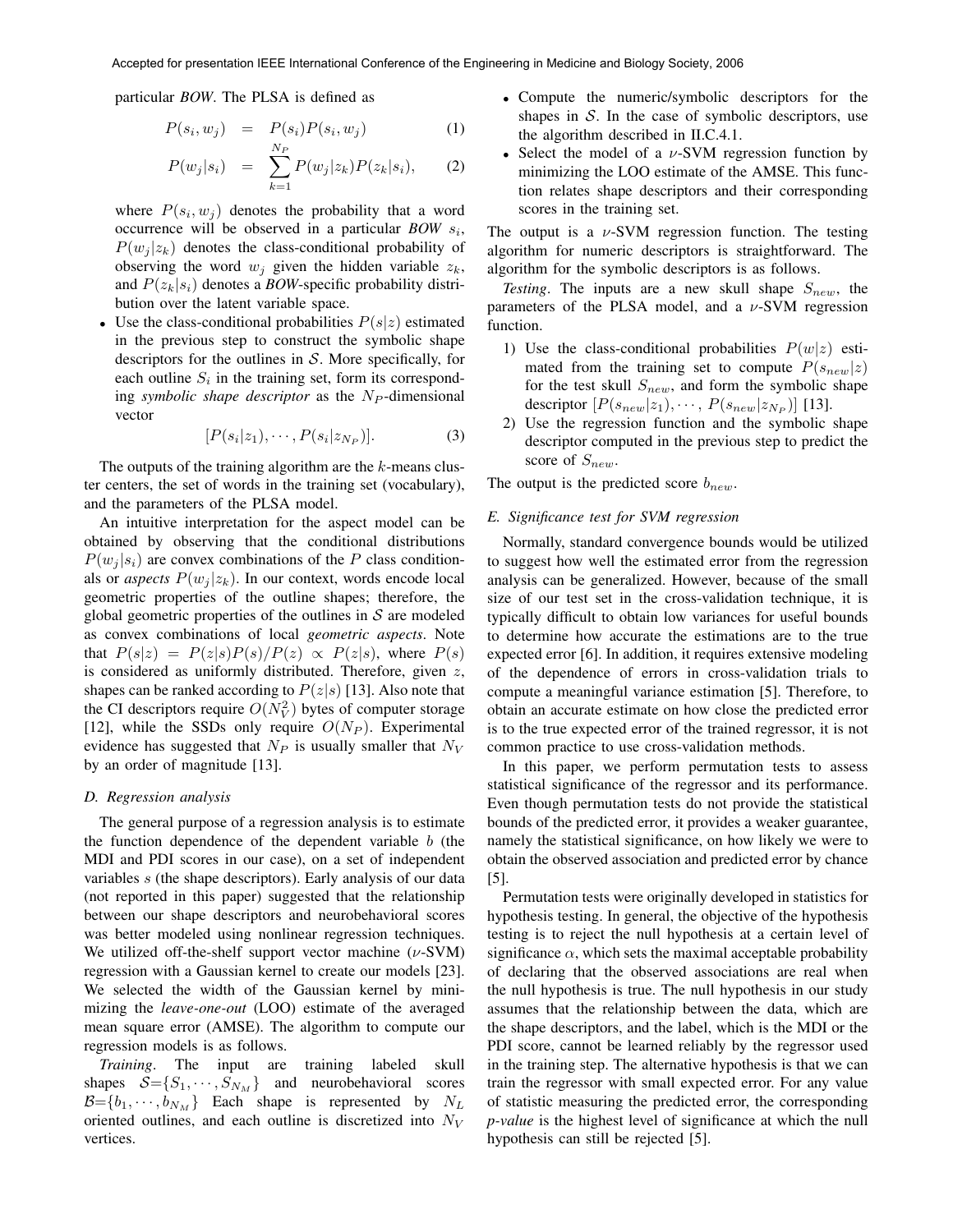Let  $\alpha$  be an acceptable level of significance, and  $\Pi_l$  be a set of all permutations of indices  $1, \ldots, l$ , where l is the number of independent examples in the training dataset. The permutation test procedure for a regressor that consists of  $N_l$ iterations is defined as follows:

- For  $i = 1, \dots, N_l$ 
	- 1) Sample a permutation  $\pi_i^m$  from a uniform distribution over  $\Pi_l$ .
	- 2) Compute the AMSE  $e_i^m$  for this permutation of scores.
- Construct an empirical cumulative distribution  $P(E \leq$  $e) = \frac{1}{N_l} \sum_{i=1}^{N_l} \hat{\Theta}(e - e_i^m)$  where  $\Theta$  is a step-function  $(\Theta(x) = 1$ , if  $x \geq 0$ ; 0 otherwise).
- Compute the training error for the actual scores,  $e_0$ and its corresponding p-value  $p_0$  under the empirical distribution P. If  $p_0 \leq \alpha$ , reject the null hypothesis.

#### *F. Data sample*

Our sample population consists of 71 patients affected with ISS and 53 children with normal skull morphology. The control group came from a study that is reported in Ruiz et al. [22]. Neuro-bahavioral data is not available for these individuals. Computed tomography data are acquired with a multi-detector system that produces isotropic 3-D images with 0.5mm resolution. Three-dimensional reconstructions of each patient's skull are generated with a high performance workstation (Fig. 2).



Fig. 8. Histogram of the word counts for two classes of skull shapes computed from the co-occurence matrix shown in Fig. 7.

#### III. RESULTS

#### *A. BOW representation*

We computed co-occurrence tables of counts for the BOW representation of the skull outlines in our population sample. Our data revealed that this symbolic representation encodes distinctive shape information that can be used to differentiate sagittal and normal skull shapes. Figure 8 shows a histogram of the word counts for two classes of skull shapes. The class of sagittals is represented as a black solid line and the class of normal skull shapes as a dashed red line. The histograms are computed in the intervals  $\delta_1$  and  $\delta_2$  from the co-occurence matrix shown in Fig. 7. It is clear from the figure that the distributions of word counts for each of the classes differ significantly.

#### *B. Regression models*

Our analysis shows that SSI and SSD descriptors are able to predict mental (MDI) and motor (PDI) scores, respectively. The error rates are reasonably low and highly significant, as can be seen in Table 1. It is worth noting that that the SSI shape descriptors reported in Table I are 2-D vectors whose components are individual SSI-A and SSI-F values. Shape descriptors that used SSI-M values had a poor performance (not reported in Table I).

|            | MDI   |         | PDI   |         |
|------------|-------|---------|-------|---------|
|            | E     | p-value | E     | p-value |
| SSI        | 9.128 | 0.0005  | 8.582 | 0.5700  |
| <b>PR</b>  | 9.373 | 0.0550  | 8.583 | 0.0380  |
| CS         | 8.927 | 0.7040  | 8.584 | 0.0370  |
| <b>SSD</b> | 9.393 | 0.0190  | 8.467 | 0.0000  |
|            |       | ------  |       |         |

| TA BL |  |
|-------|--|
|-------|--|

REGRESSION RESULTS BETWEEN SHAPE DESCRIPTORS (SSI, PR, CS, SSD) AND BEHAVIORAL SCORES (MDI AND PDI) .  $N_V = 200, N_L = 3$ AND  $N_R = 50$ . KEY:  $E = \sqrt{AMSE}$ .

## IV. DISCUSSION AND FUTURE WORKS

ISS to both synostosis and functional deficits, with no causal N relation between skull abnormality and function (Fig 9b); Even though it appears certain that isolated synostosis is associated with elevated risk for mild to moderate neurocognitive impairement, the causal mechanism that explains this association is still largely unknown. One possibility is that a) early suture fusion leads to a secondary brain deformation and, consequently, neuro-psychological deficits (Fig. 9a). Alternative notions propose that b) there is a yet unspecified primary neuropathology or mutation that leads and c) there are both primary and secondary processes that contribute to functional deficits [24], Figure 9c.



Fig. 9. Hypothetical causal mechanisms (represented as graphical models) relating synostitic skull shape (S), neurobehavioral dysfunction (N), and neurophatology or genetic mutation (F). a) Secondary brain deformation due to malformed skull shape. b) Primary neuropathology or mutation that leads to both synostosis and functional deficits, with no causal relation between skull abnormality and function (S is conditionally independent of N once F is observed; shaded node). c) There are both primary and secondary processes that contribute to functional deficits. Note that a graph without an arrow going from node F to node S is an alternative model for this hypothesis.

In this paper, we conducted regression analysis on skull shapes and neurodevelopmental condition. We found experimental evidence that the narrowing of the skull and the morphological variations captured by the SSDs, are